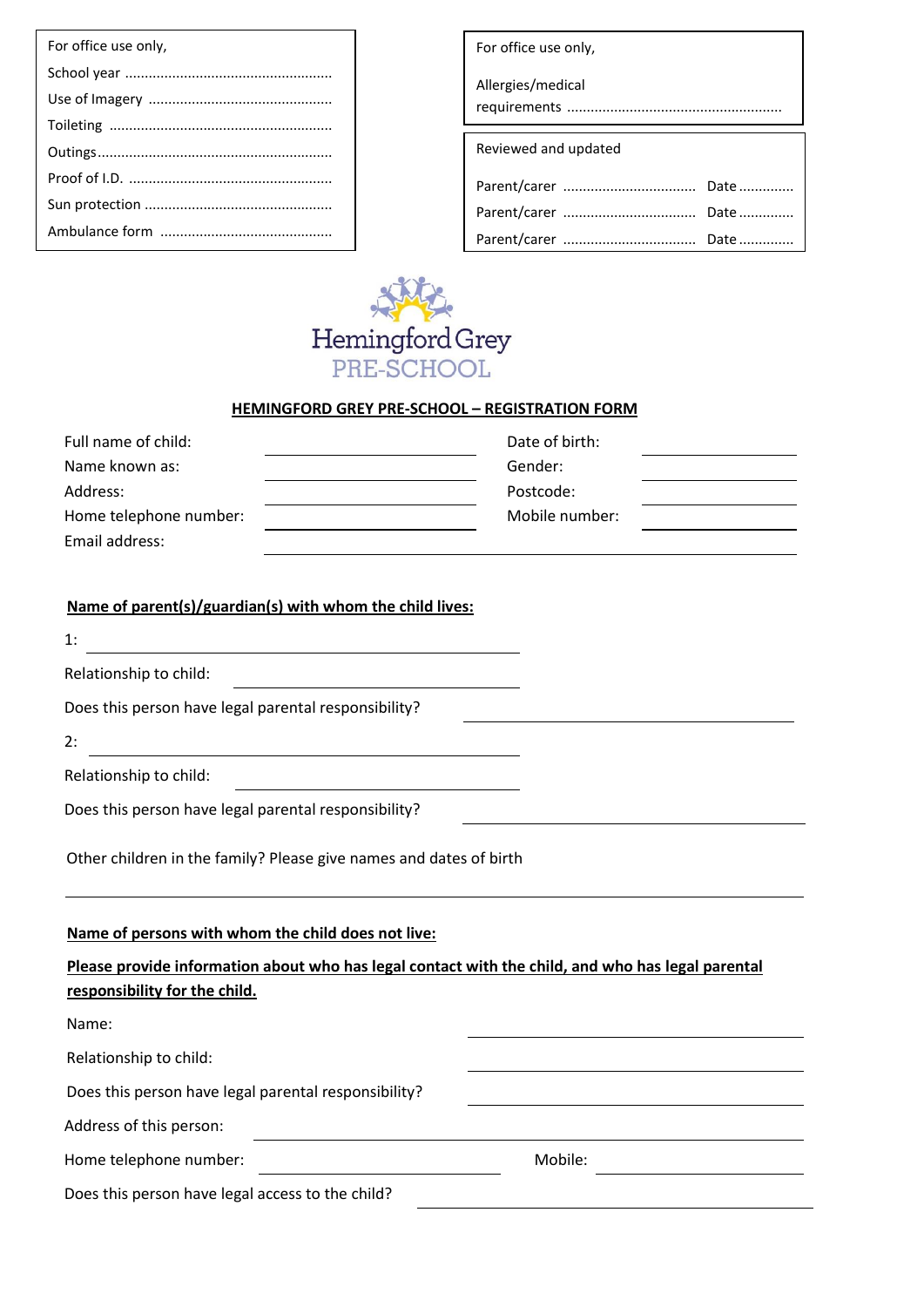## **Emergency contact details**

| (To be used in the event of accident/illness/non-collection of the child)<br>NB. Parent/guardian to be first choice |                                                                                                                                                                                                                                                                                                                                                                                                                                                                                                                                                                     |
|---------------------------------------------------------------------------------------------------------------------|---------------------------------------------------------------------------------------------------------------------------------------------------------------------------------------------------------------------------------------------------------------------------------------------------------------------------------------------------------------------------------------------------------------------------------------------------------------------------------------------------------------------------------------------------------------------|
| Parent/guardian 1<br>Work/daytime contact number:                                                                   | Mobile:                                                                                                                                                                                                                                                                                                                                                                                                                                                                                                                                                             |
| Parent/guardian 2<br>Work/daytime contact number:                                                                   | Mobile:                                                                                                                                                                                                                                                                                                                                                                                                                                                                                                                                                             |
| Other emergency contacts:                                                                                           |                                                                                                                                                                                                                                                                                                                                                                                                                                                                                                                                                                     |
| 1. Name:                                                                                                            | Relationship to child:                                                                                                                                                                                                                                                                                                                                                                                                                                                                                                                                              |
| Home telephone:                                                                                                     | Mobile:                                                                                                                                                                                                                                                                                                                                                                                                                                                                                                                                                             |
| 2. Name:                                                                                                            | Relationship to child:                                                                                                                                                                                                                                                                                                                                                                                                                                                                                                                                              |
| Home telephone:                                                                                                     | Mobile:                                                                                                                                                                                                                                                                                                                                                                                                                                                                                                                                                             |
| - must be over 16 years of age.<br>be written in the Collection book by the parent/guardian.<br>indicated below)    | Any person authorised to collect the child on a regular basis should be introduced to the pre-school staff.<br>When someone other than the parent/guardian or regular authorised person is to collect the child, the details must<br>If the person collecting the child is not known to pre-school staff, the following procedures should be adhered to:<br>They should introduce themselves to pre-school staff, stating who they have come to collect.<br>They should provide a unique password, which has been pre-arranged with the child s parent/guardian (as |
| Password:                                                                                                           | <b>Personal details of child</b>                                                                                                                                                                                                                                                                                                                                                                                                                                                                                                                                    |
| Name of child's doctor:                                                                                             | Telephone no:                                                                                                                                                                                                                                                                                                                                                                                                                                                                                                                                                       |
| Name of Health visitor/midwife:<br>Address of surgery:                                                              |                                                                                                                                                                                                                                                                                                                                                                                                                                                                                                                                                                     |
| Does your child have any special dietary needs/allergies/intolerances?                                              |                                                                                                                                                                                                                                                                                                                                                                                                                                                                                                                                                                     |

If yes please provide details: